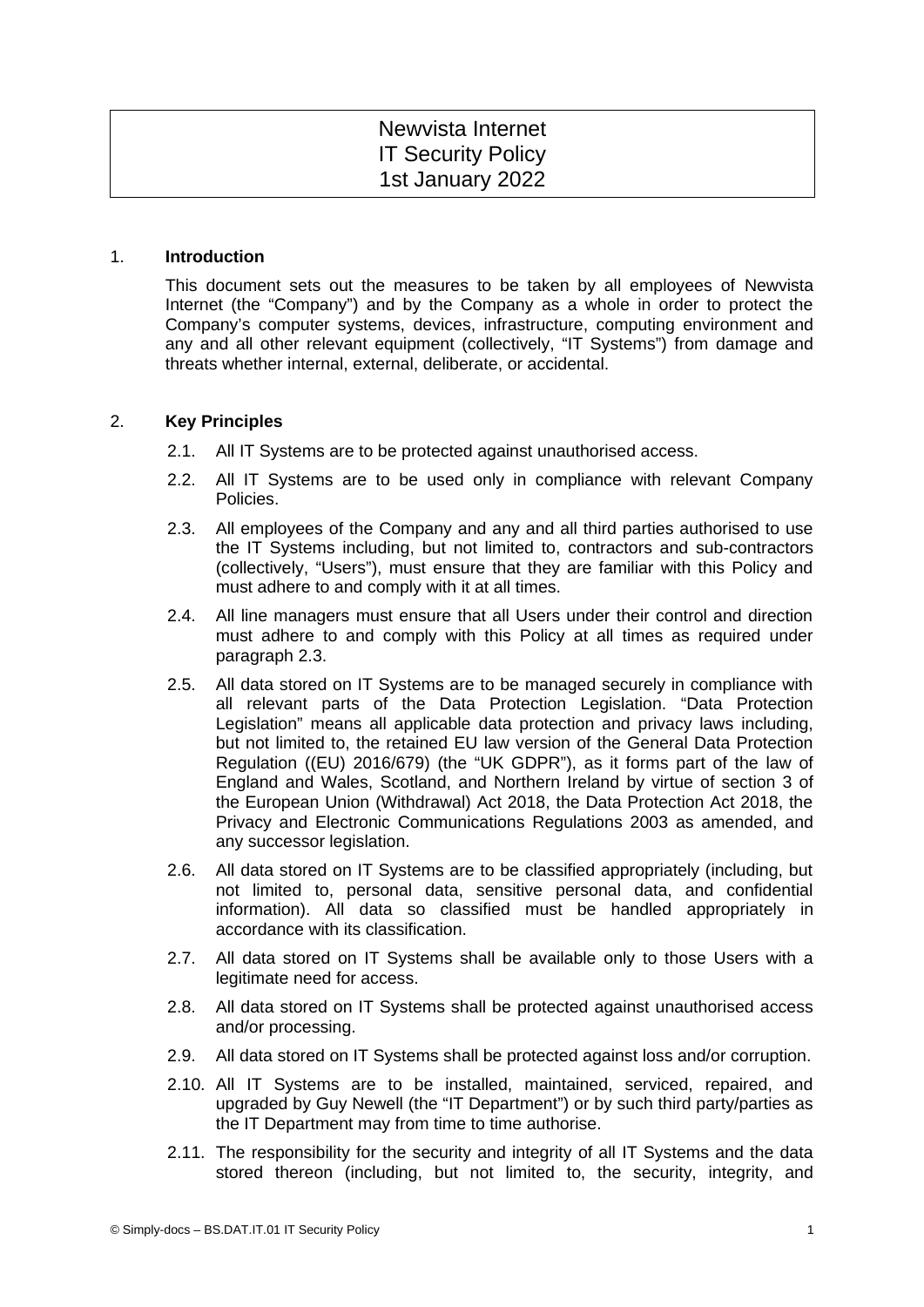confidentiality of that data) lies with the IT Department unless expressly stated otherwise.

- 2.12. All breaches of security pertaining to the IT Systems or any data stored thereon shall be reported and subsequently investigated by the IT Department. Any breach which is either known or suspected to involve personal data shall be reported to the Data Protection Officer, Guy Newell, Office 95543, PO Box 15113, Birmingham, B2 2NJ.
- 2.13. All Users must report any and all security concerns relating to the IT Systems or to the data stored thereon immediately to the IT Department. If any such concerns relate in any way to personal data, such concerns must instead be reported to the Data Protection Officer.

## 3. **IT Department Responsibilities**

- 3.1. The IT Manager, Guy Newell, shall be responsible for the following:
	- 3.1.1 ensuring that all IT Systems are assessed and deemed suitable for compliance with the Company's security requirements;
	- 3.1.2 ensuring that IT security standards within the Company are effectively implemented and regularly reviewed, working in consultation with the Company's senior management and Data Protection Officer, as appropriate, and reporting the outcome of such reviews to the Company's senior management;
	- 3.1.3 ensuring that all Users are kept aware of the requirements of this Policy and of all related legislation, regulations, and other relevant rules whether now or in the future in force including, but not limited to, the Data Protection Legislation and the Computer Misuse Act 1990.
- 3.2. The IT Staff shall be responsible for the following:
	- 3.2.1 assisting all Users in understanding and complying with this Policy;
	- 3.2.2 providing all Users with appropriate support and training in IT security matters and use of IT Systems:
	- 3.2.3 ensuring that all Users are granted levels of access to IT Systems that are appropriate for each User, taking into account their job role, responsibilities, and any special security requirements;
	- 3.2.4 receiving and handling all reports relating to IT security matters and taking appropriate action in response including, in the event that any reports relate to personal data, informing the Data Protection Officer;
	- 3.2.5 taking proactive action, where possible, to establish and implement IT security procedures and raise User awareness;
	- 3.2.6 assisting the IT Manager in monitoring all IT security within the Company and taking all necessary action to implement this Policy and any changes made to this Policy in the future; and
	- 3.2.7 ensuring that regular backups are taken of all data stored within the IT Systems at intervals no less than 1 week and that such backups are stored at a suitable location onsite **AND** offsite. All backups should be encrypted using the OpenPGP standard (gnuPG) as defined by RFC4880.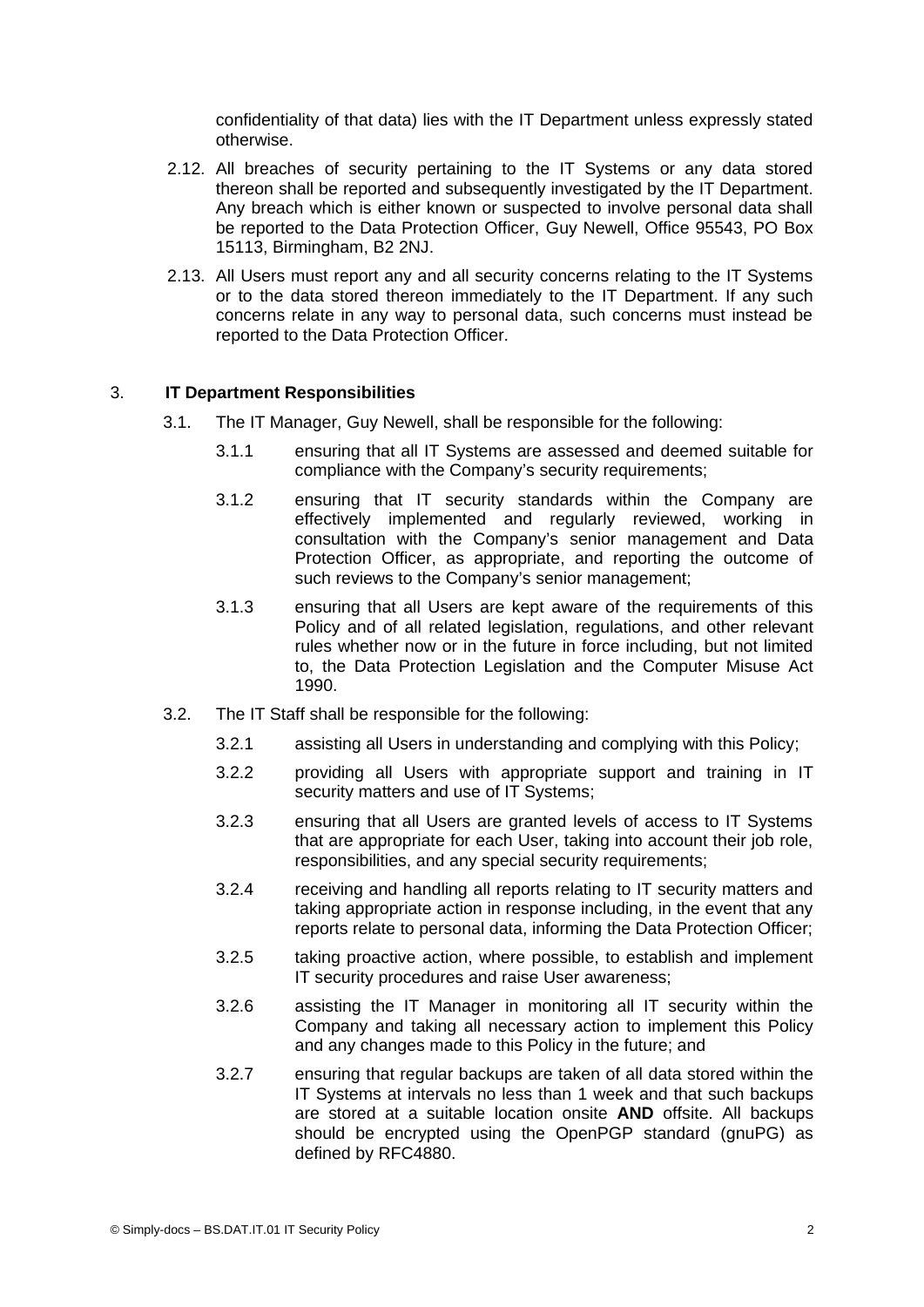# 4. **Users' Responsibilities**

- 4.1. All Users must comply with all relevant parts of this Policy at all times when using the IT Systems.
- 4.2. All Users must use the IT Systems only within the bounds of UK law and must not use the IT Systems for any purpose or activity which is likely to contravene any UK law whether now or in the future in force.
- 4.3. Users must immediately inform the IT Department (and, where such concerns relate to personal data, the Data Protection Officer) of any and all security concerns relating to the IT Systems.
- 4.4. Users must immediately inform the IT Department of any other technical problems (including, but not limited to, hardware failures and software errors) which may occur on the IT Systems.
- 4.5. Any and all deliberate or negligent breaches of this Policy by Users will be handled as appropriate under the Company's disciplinary procedures.

## 5. **Software Security Measures**

- 5.1. All software in use on the IT Systems (including, but not limited to, operating systems, individual software applications, and firmware) will be kept up-to-date and any and all relevant software updates, patches, fixes, and other intermediate releases will be applied at the sole discretion of the IT Department. This provision does not extend to upgrading software to new 'major releases' (e.g. from version 1.0 to version 2.0), only to updates within a particular major release (e.g. from version 1.0 to version 1.0.1 etc.). Unless a software update is available free of charge it will be classed as a major release, falling within the remit of new software procurement and outside the scope of this provision.
- 5.2. Where any security flaw is identified in any software that flaw will be either fixed immediately or the software may be withdrawn from the IT Systems until such time as the security flaw can be effectively remedied. If the security flaw affects, is likely to affect, or is suspected to affect any personal data, the Data Protection Officer shall be informed immediately.
- 5.3. No Users may install any software of their own, whether that software is supplied on physical media or whether it is downloaded, without the approval of the IT Manager. Any software belonging to Users must be approved by the IT Manager and may only be installed where that installation poses no security risk to the IT Systems and where the installation would not breach any licence agreements to which that software may be subject.
- 5.4. All software will be installed onto the IT Systems by the IT Department unless an individual User is given written permission to do so by the IT Manager. Such written permission must clearly state which software may be installed and onto which computer(s) or device(s) it may be installed.

#### 6. **Anti-Virus Security Measures**

- 6.1. Most IT Systems (including all computers and servers) will be protected with suitable anti-virus, firewall, and other suitable internet security software. All such software will be kept up-to-date with the latest software updates and definitions.
- 6.2. All IT Systems protected by anti-virus software will be subject to a full system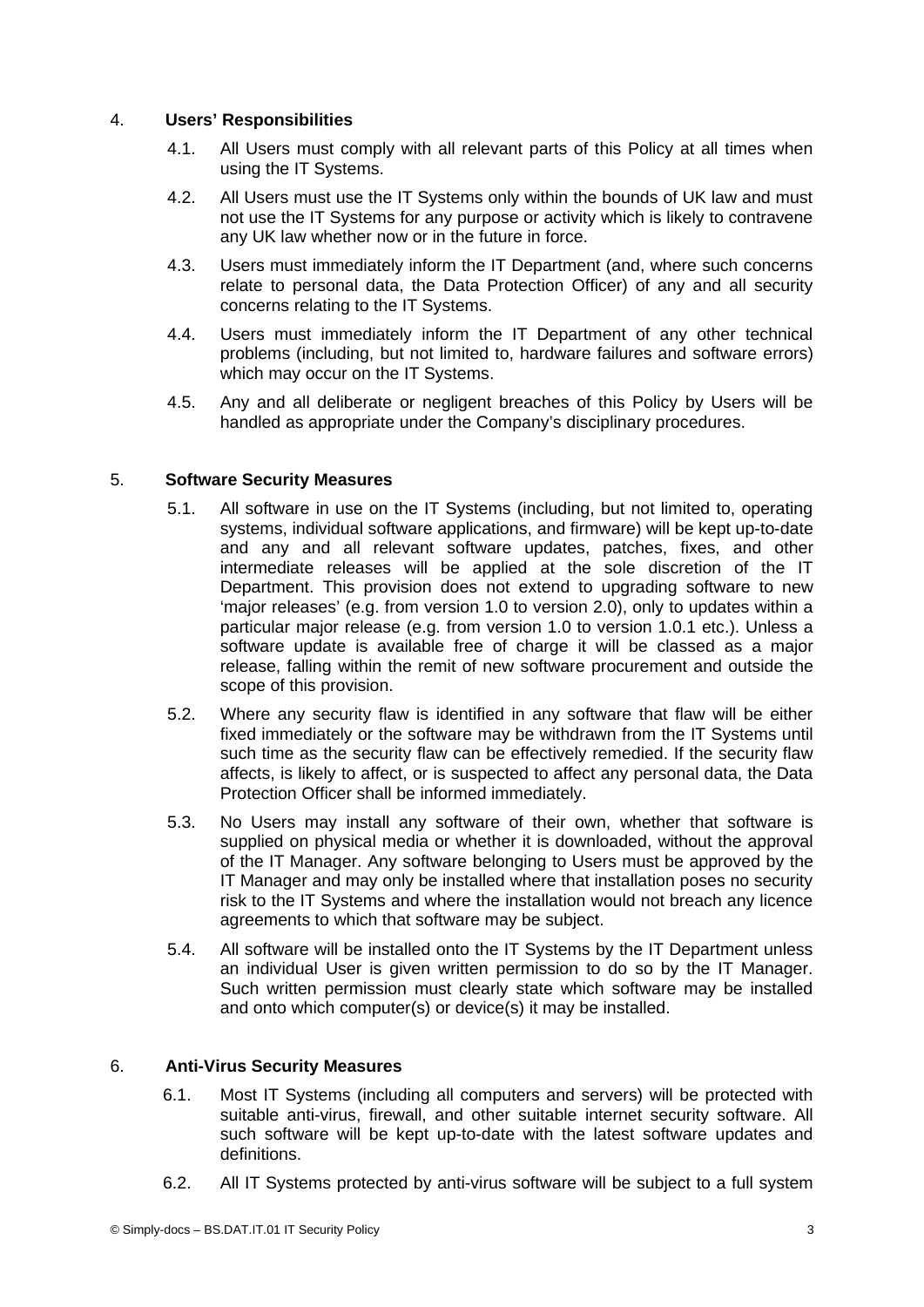scan at least once per week.

- 6.3. All physical media (e.g. USB memory sticks or disks of any kind) used by Users for transferring files must be virus-scanned before any files may be transferred. Such virus scans shall be performed automatically upon connection / insertion of media.
- 6.4. Users shall be permitted to transfer files using cloud storage systems only with the approval of the IT Manager. All files downloaded from any cloud storage system must be scanned for viruses during the download process.
- 6.5. Any files being sent to third parties outside the Company, whether by email, on physical media, or by other means (e.g. shared cloud storage) must be scanned for viruses before being sent or as part of the sending process, as appropriate.
- 6.6. Where any virus is detected by a User this must be reported immediately to the IT Department (this rule shall apply even where the anti-virus software automatically fixes the problem). The IT Department shall promptly take any and all necessary action to remedy the problem. In limited circumstances this may involve the temporary removal of the affected computer or device. Wherever possible a suitable replacement computer or device will be provided immediately to limit disruption to the User.
- 6.7. If any virus or other malware affects, is likely to affect, or is suspected to affect any personal data, in addition to the above, the issue must be reported immediately to the Data Protection Officer.
- 6.8. Where any User deliberately introduces any malicious software or virus to the IT Systems this will constitute a criminal offence under the Computer Misuse Act 1990 and will be handled as appropriate under the Company's disciplinary procedures.

#### 7. **Hardware Security Measures**

- 7.1. Wherever practical, IT Systems will be located in rooms which may be securely locked when not in use or, in appropriate cases, at all times whether in use or not (with authorised Users being granted access by means of a key, smart card, door code or similar). Where access to such locations is restricted, Users must not allow any unauthorised access to such locations for any reason.
- 7.2. All IT Systems not intended for normal use by Users (including, but not limited to, servers, networking equipment, and network infrastructure) shall be located, wherever possible and practical, in secured, climate-controlled rooms and/or in locked cabinets which may be accessed only by designated members of the IT Department.
- 7.3. No Users shall have access to any IT Systems not intended for normal use by Users (including such devices mentioned above) without the express permission of the IT Manager. Under normal circumstances, whenever a problem with such IT Systems is identified by a User, that problem must be reported to the IT Department. Under no circumstances should a User attempt to rectify any such problems without the express permission (and, in most cases, instruction and/or supervision) of the IT Manager.
- 7.4. All non-mobile devices (including, but not limited to, desktop computers, workstations, and monitors) shall, wherever possible and practical, be physically secured in place with a suitable locking mechanism. Where the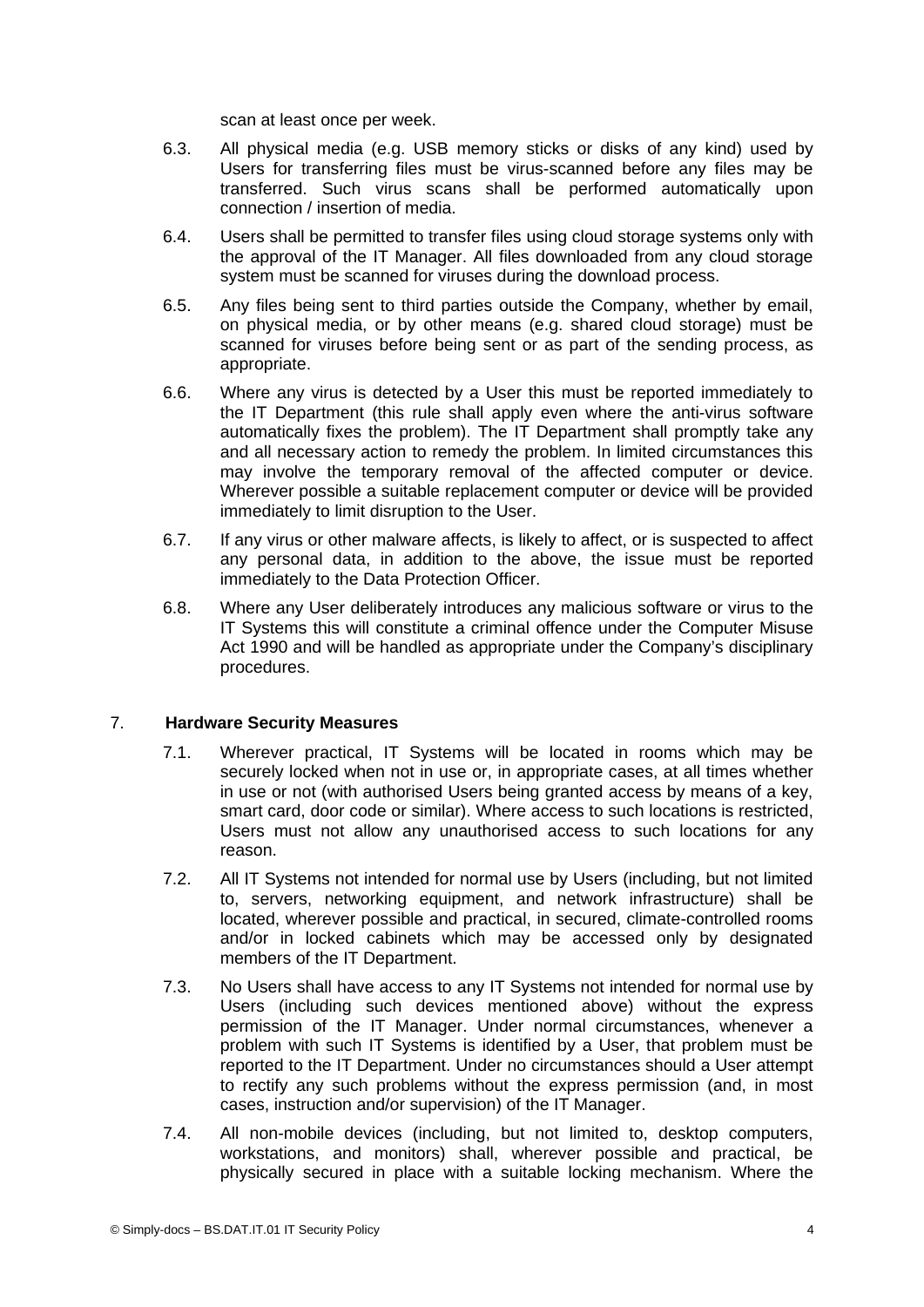design of the hardware allows, computer cases shall be locked to prevent tampering with or theft of internal components.

- 7.5. All mobile devices (including, but not limited to, laptops, tablets, and smartphones) provided by the Company should always be transported securely and handled with care. In circumstances where such mobile devices are to be left unattended they should be placed inside a lockable case or other suitable container. Users should make all reasonable efforts to avoid such mobile devices from being left unattended at any location other than their private homes or Company premises. If any such mobile device is to be left in a vehicle it must be stored out of sight and, where possible, in a locked compartment.
- 7.6. The IT Department shall maintain a complete asset register of all IT Systems. All IT Systems shall be labelled, and the corresponding data shall be kept on the asset register.

# 8. **Access Security**

- 8.1. Access privileges for all IT Systems shall be determined on the basis of Users' levels of authority within the Company and the requirements of their job roles. Users shall not be granted access to any IT Systems or electronic data which are not reasonably required for the fulfilment of their job roles.
- 8.2. All IT Systems (and in particular mobile devices including, but not limited to, laptops, tablets, and smartphones) shall be protected with a secure password or passcode, or such other form of secure log-in system as the IT Department may deem appropriate and approve. Not all forms of biometric log-in are considered secure. Only those methods approved by the IT Department may be used.
- 8.3. All passwords must, where the software, computer, or device allows:
	- 8.3.1 be at least 25 characters long characters long;
	- 8.3.2 contain a combination of be a random phrase of at least five words. The phrase should also be made up of upper and lower case letters, numbers, spaces and symbols;
	- 8.3.3 be changed at least every 120 days;
	- 8.3.4 be different from the previous password;
	- 8.3.5 not be obvious or easily guessed (e.g. birthdays or other memorable dates, memorable names, events, or places etc.); and
	- 8.3.6 be created by individual Users.
- 8.4. Passwords should be kept secret by each User. Under no circumstances should a User share their password with anyone, including the IT Manager and the IT Staff. No User will be legitimately asked for their password by anyone at any time and any such request should be refused. If a User has reason to believe that another individual has obtained their password, they should change their password immediately and report the suspected breach of security to the IT Department and, where personal data could be accessed by an unauthorised individual, the Data Protection Officer.
- 8.5. If a User forgets their password, this should be reported to the IT Department. The IT Department will take the necessary steps to restore the User's access to the IT Systems which may include the issuing of a temporary password which may be fully or partially known to the member of the IT Staff responsible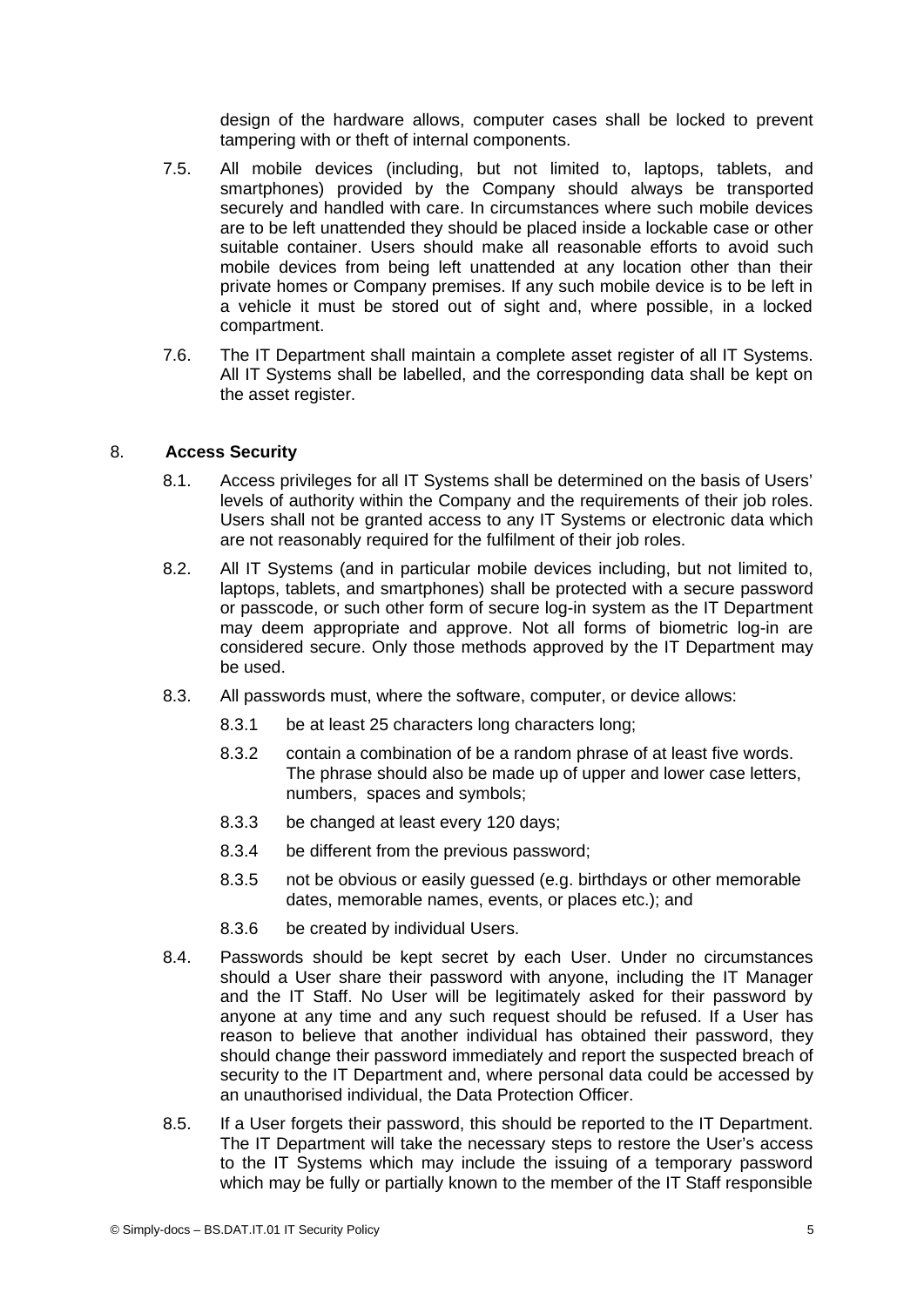for resolving the issue. A new password must be set up by the User immediately upon the restoration of access to the IT Systems.

- 8.6. Users should not write down passwords if it is possible to remember them. If a User cannot remember a password, it should be stored securely (e.g. in a locked drawer or in a secure password database) and under no circumstances should passwords be left on display for others to see (e.g. by attaching a note to a computer display).
- 8.7. All IT Systems with displays and user input devices (e.g. mouse, keyboard, touchscreen etc.) shall be protected, where possible, with a password protected screensaver that will activate after 10 minutes of inactivity. This time period cannot be changed by Users and Users may not disable the screensaver. Activation of the screensaver will not interrupt or disrupt any other activities taking place on the computer (e.g. data processing).
- 8.8. All mobile devices (including, but not limited to, laptops, tablets, and smartphones) provided by the Company shall be set to lock, sleep, or similar, after 10 minutes of inactivity, requiring a password, passcode, or other form of log-in to unlock, wake, or similar. Users may not alter this time period.
- 8.9. Users may not use any software which may allow outside parties to access the IT Systems without the express consent of the IT Manager. Any such software must be reasonably required by the User for the performance of their job role and must be fully inspected and cleared by the IT Manager and, where such access renders personal data accessible by the outside party, the Data Protection Officer.
- 8.10. Users may connect their own devices (including, but not limited to, laptops, tablets, and smartphones) to the **NVI-Guest** Company network subject to the approval of the IT Department. Any and all instructions and requirements provided by the IT Department governing the use of Users' own devices when connected to the Company network must be followed at all times. Users' use of their own devices shall be subject to, and governed by, all relevant Company Policies (including, but not limited to, this Policy) while those devices are connected to the Company network or to any other part of the IT Systems. The IT Department shall reserve the right to request the immediate disconnection of any such devices without notice.

# 9. **Data Storage Security**

- 9.1. All data, and in particular personal data, should be stored securely using passwords and using the OpenPGP standard (gnuPG) as defined by RFC4880 data encryption.
- 9.2. All data stored electronically on physical media, and in particular personal data, should be stored securely in a locked box, drawer, cabinet, or similar.
- 9.3. No personal data should be stored on any mobile device (including, but not limited to, laptops, tablets, and smartphones), whether such device belongs to the Company or otherwise without the formal written approval of the Data Protection Officer and, in the event of such approval, strictly in accordance with all instructions and limitations described at the time the approval is given, and for no longer than is absolutely necessary.
- 9.4. No data, and in particular personal data, should be transferred to any computer or device personally belonging to a User unless the User in question is a contractor or sub-contractor working on behalf of the Company and that User has agreed to comply fully with the Company's Data Protection Policy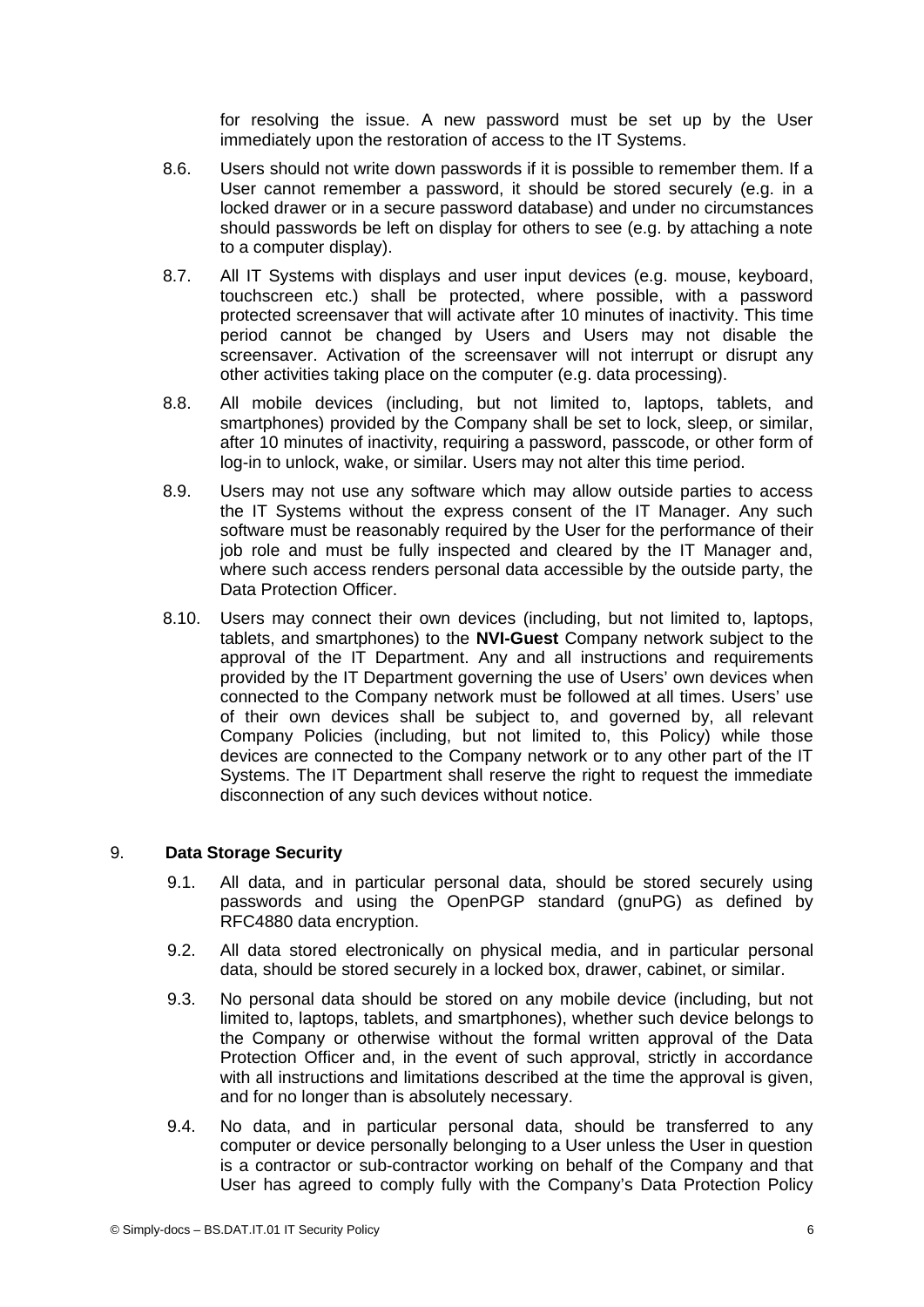and the Data Protection Legislation.

## 10. **Data Protection**

- 10.1. All personal data (as defined in the Data Protection Legislation) collected, held, and processed by the Company will be collected, held, and processed strictly in accordance with the principles of the Data Protection Legislation, the provisions of the Data Protection Legislation and the Company's Data Protection Policy.
- 10.2. All Users handling data for and on behalf of the Company shall be subject to, and must comply with, the provisions of the Company's Data Protection Policy at all times. In particular, the following shall apply:
	- 10.2.1 Special category personal data is never transmitted by email;
	- 10.2.2 Personal data may be transmitted over secure networks only; transmission over unsecured networks is not permitted under any circumstances;
	- 10.2.3 Personal data may not be transmitted over a wireless network if there is a wired alternative that is reasonably practicable;
	- 10.2.4 Personal data contained in the body of an email, whether sent or received, should be copied from the body of that email and stored securely. The email itself should either be deleted or edited to remove the personal data before archiving. All temporary files associated therewith should also be deleted;
	- 10.2.5 All personal data to be transferred physically, including that on removable electronic media, shall be transferred in a suitable container marked "confidential".
	- 10.2.6 Where any confidential or personal data is being viewed on a computer screen and the computer in question is to be left unattended for any period of time, the User must lock the computer and screen before leaving it.
- 10.3. Any questions relating to data protection should be referred to the Data Protection Officer, Guy Newell.

#### 11. **Internet and Email Use**

- 11.1. All Users shall be subject to, and must comply with, the provisions of the Company's Communications, Email and Internet Policy when using the IT Systems.
- 11.2. Where provisions in this Policy require any additional steps to be taken to ensure IT security when using the internet or email over and above the requirements imposed by the Communications, Email and Internet Policy, Users must take such steps as required.

# 12. **Reporting IT Security Breaches**

- 12.1. Subject to paragraph [12.2](#page-6-0), all concerns, questions, suspected breaches, or known breaches shall be referred immediately to Guy Newell.
- <span id="page-6-0"></span>12.2. All concerns, questions, suspected breaches, or known breaches that involve personal data shall be referred immediately to the Data Protection Officer who